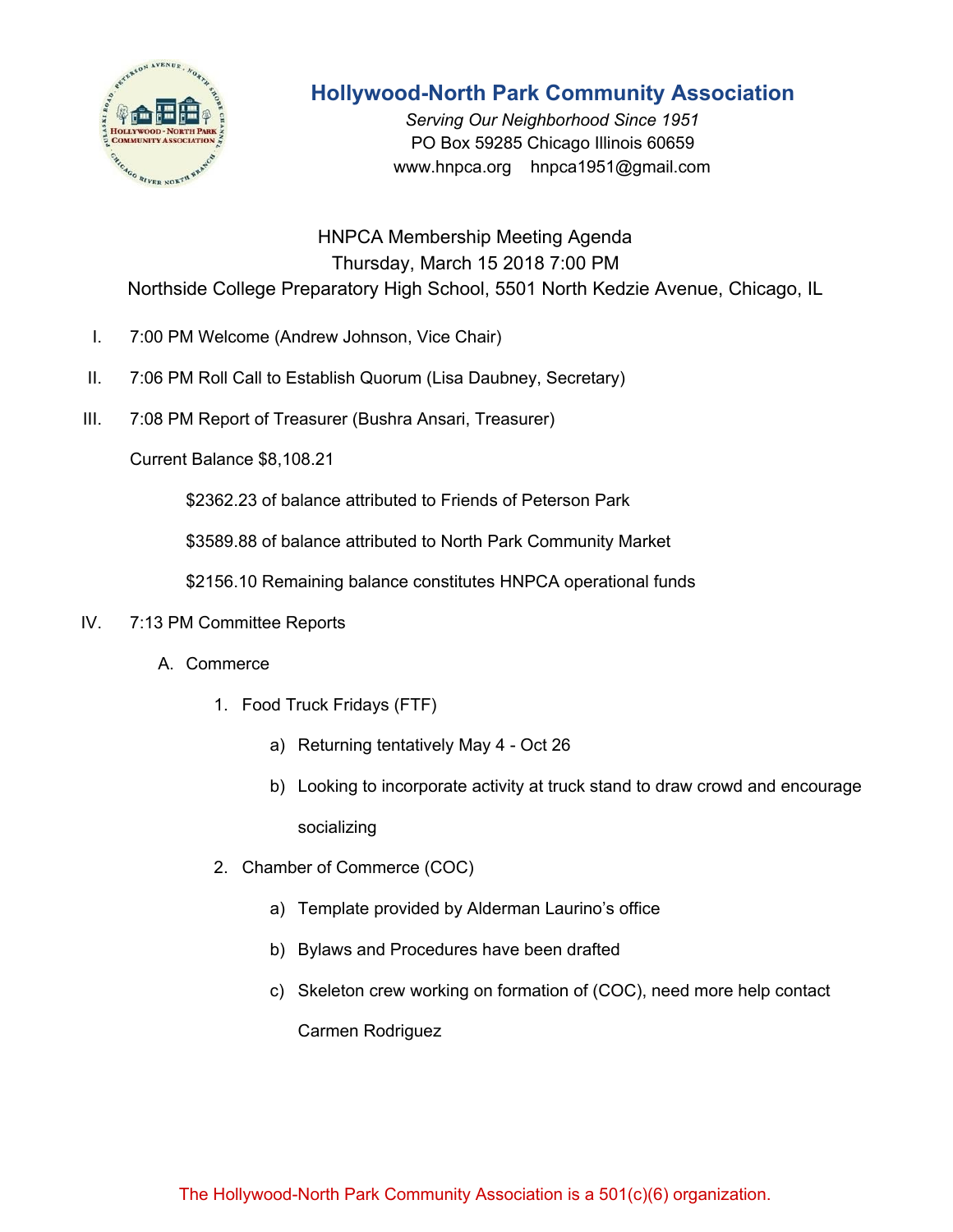d) North Park University will participate as a Chamber member, NEIU Interim President contacted about participation, Making contact with Swedish

Covenant to participate as an additional neighborhood anchor for COC.

- 3. NPCM
	- a) Returning May 20th 10:00 AM 2:00 PM
	- b) For June through October market will operate last Sunday of the month from 10:00 AM - 2:00 PM
	- c) Currently recruiting additional vendors to join returning vendors
	- d) Will continue to have free entertainment, kids activities, and featured non profits at each market.
- B. Community Care & Maintenance
	- 1. No Updates for Neighborhood Safety and Care
	- 2. Hate Has No Home Here (HHNH)
		- a) working on several upcoming activities
		- b) HHNH with Chicago Community Trust will host On The Table event to be held in May
- C. Arts & Culture
	- 1. North Park Art Makers (NPAM)
		- a) NPAM will be a weekend of workshops featuring local makers leading and teaching sessions where participants will be able to take home a finished product
		- b) Current disciplines include, Knitting, Paper Making, Floral Arrangements, Woodworking, and Kids Projects
		- c) April 21st & 22 and 10 to 12 and 2 to 4
		- d) Interested participants/makers can contact Mary Lou at ml.jelachich@icloud.net
	- 2. North Park Art Walk (NPAW) will return in October

## The Hollywood-North Park Community Association is a 501(c)(6) organization.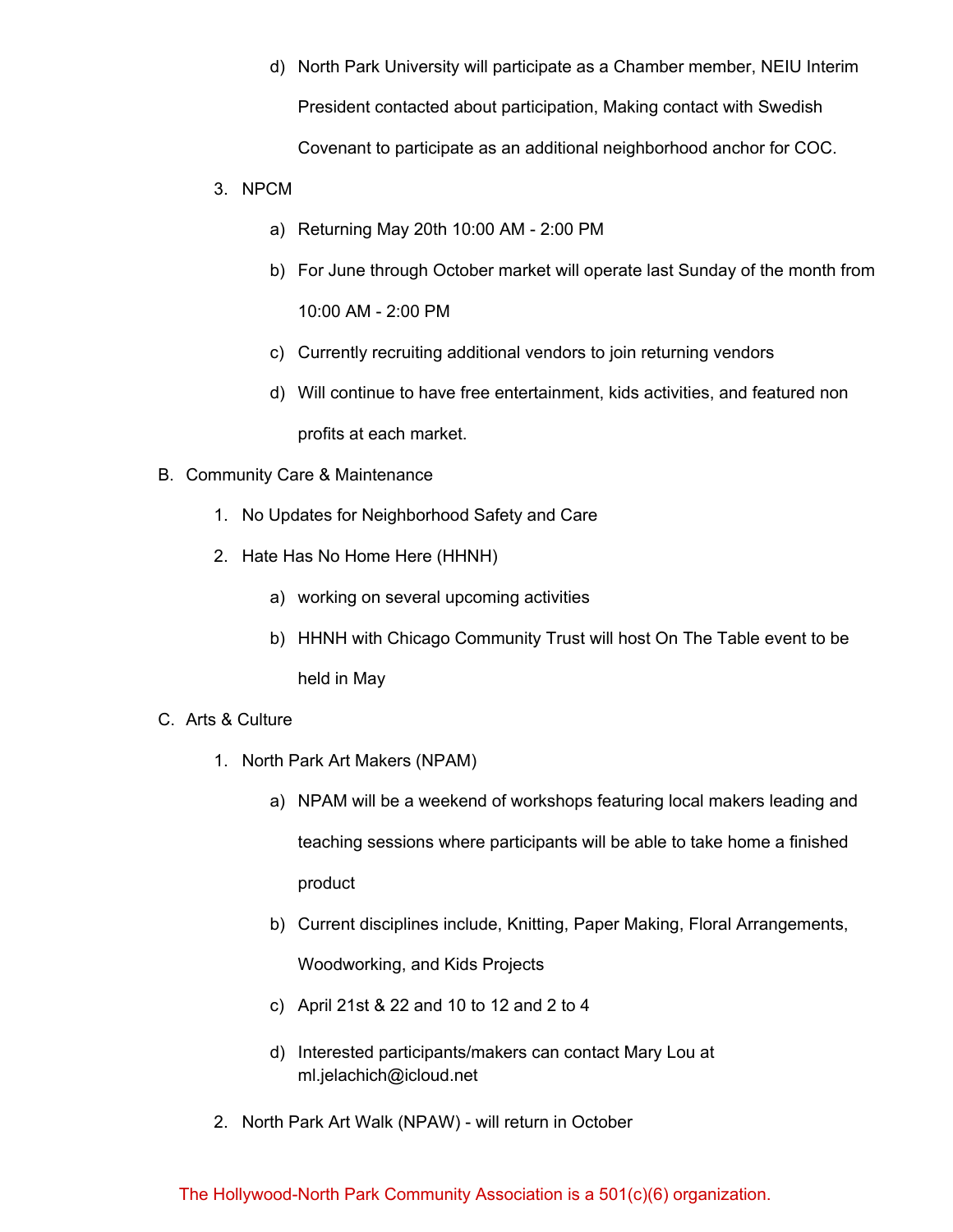#### D. Education

- 1. NEIU
	- a) NEIU has new incoming president, Glroia J Gibson
	- b) Will continue to foster relationship with NEIU and need to build stronger relationship with North Park University. Individuals interested in working on the Education Committee of HNPCA can contact HNPCA1951@gmail.com
- 2. Peterson Elementary Friends of Peterson NFP is hosting a fundraiser, Beer for Books, an adult only event at Dank Haus in Lincoln Square on June 2nd at 7:00 PM
- E. Environment
	- 1. Bryn Mawr Beautification Jane reported plans for greening up and cleaning up Bryn Mawr
	- 2. Neighborhood clean up dates
		- a) March 31st Clean up hosted by Friends of Peterson starting at 10:00 AM at Peterson Elementary. A tool swap will also take place and clean up will include school grounds and surrounding areas
		- b) City Wide Clean up on Earth Day April 21st
			- (1) Sign up as a block captain to clean you street, contact the Alderman's office who will then provided bags/supplies for clean up
			- (2) Peterson Park clean up hosted by Jewel Klein, will reach out to local high schools to inquire if students needing service hours would like to participate.
- V. 7:30 Old Business, if any (Andrew Johnson, Vice Chair)
	- A. Member would like to recognize area school children who represented our community well during school wide March Against Violence protest
	- B. Bryn Mawr Breakfast Club (BMBC) HNPCA submitted letter of support ot Alderman's office for BMBC request for Legislative Variance to be able to serve alcoholic beverages during brunch on the weekends.

### The Hollywood-North Park Community Association is a 501(c)(6) organization.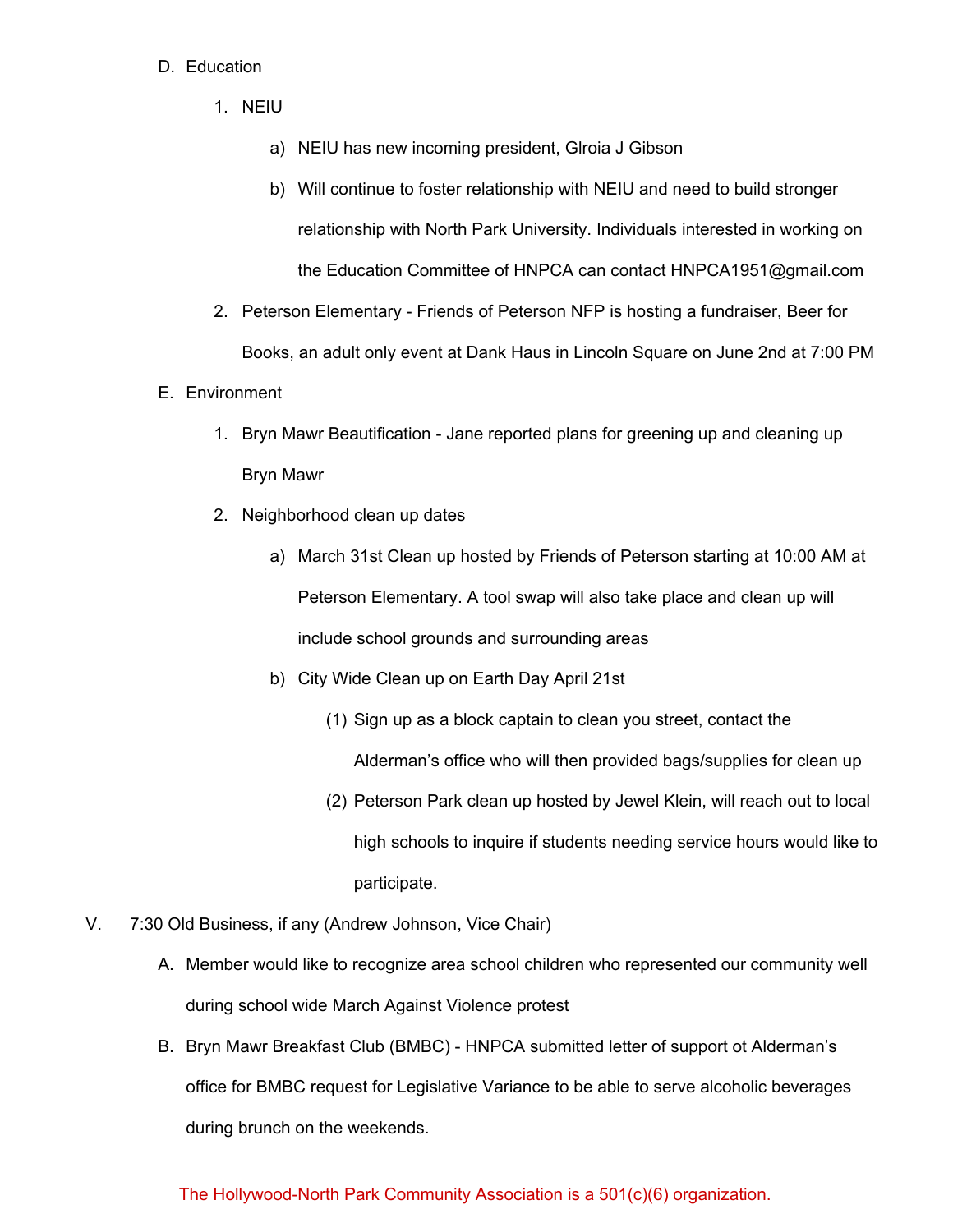C. Vote Dry Petition - Petition on Ballot for Removal of Vote Dry on ballot, will need help canvassing to get on Ballot in November. Precinct 16 Catalpa to Foster on West side of Kedzie, Foster North side to Christiana

#### VI. New Business

- A. 7:35 Nominations and Election Procedures, Dates Reviewed (Andrew Johnson, Vice Chair)
	- 1. Mike Johnson, Executive Chair, of HNPCA has resigned due to increased work obligations. Andrew Johnson, Acting Chair and current Vice Chair, moves nominate self for Vice Chair, seconded by Mary Lou Jelachich
	- 2. Nominations will be open for Executive and Vice Chair, voting will occur at next quarterly membership meeting.
- B. 7:40 Membership
	- 1. As of this meeting there are 17 current and life time members of the HNPCA
	- 2. As a reminder with the new bylaws membership follows the calendar year with dues being paid in January of each year
	- 3. If you paid dues in the last quarter of 2017 and were told they covered 2018 please contact Andrew Johnson at **[HNPCA1951@gmail.com](mailto:HNPCA1951@gmail.com)** to be included in the membership rolls for 2018
- C. 7:45 Any Additional New Business None
- VII. Community Reports/Representatives
	- A. 7:50 Brian Robin, Alderman Laurino's Office
		- 1. Land Use Study being conducted for the Department of Planning, this is a planning exercise to help boost development, no eminent projects
		- 2. BMBC Dinner location coming soon
		- 3. Wok and Chop opened last weekend on Foster at St. Louis
		- 4. Northwest Trail Extension complete and allows neighbors to easily access Gompers, Caldwell, etc. parks from Bryn Mawr via bike/pedestrian

### The Hollywood-North Park Community Association is a 501(c)(6) organization.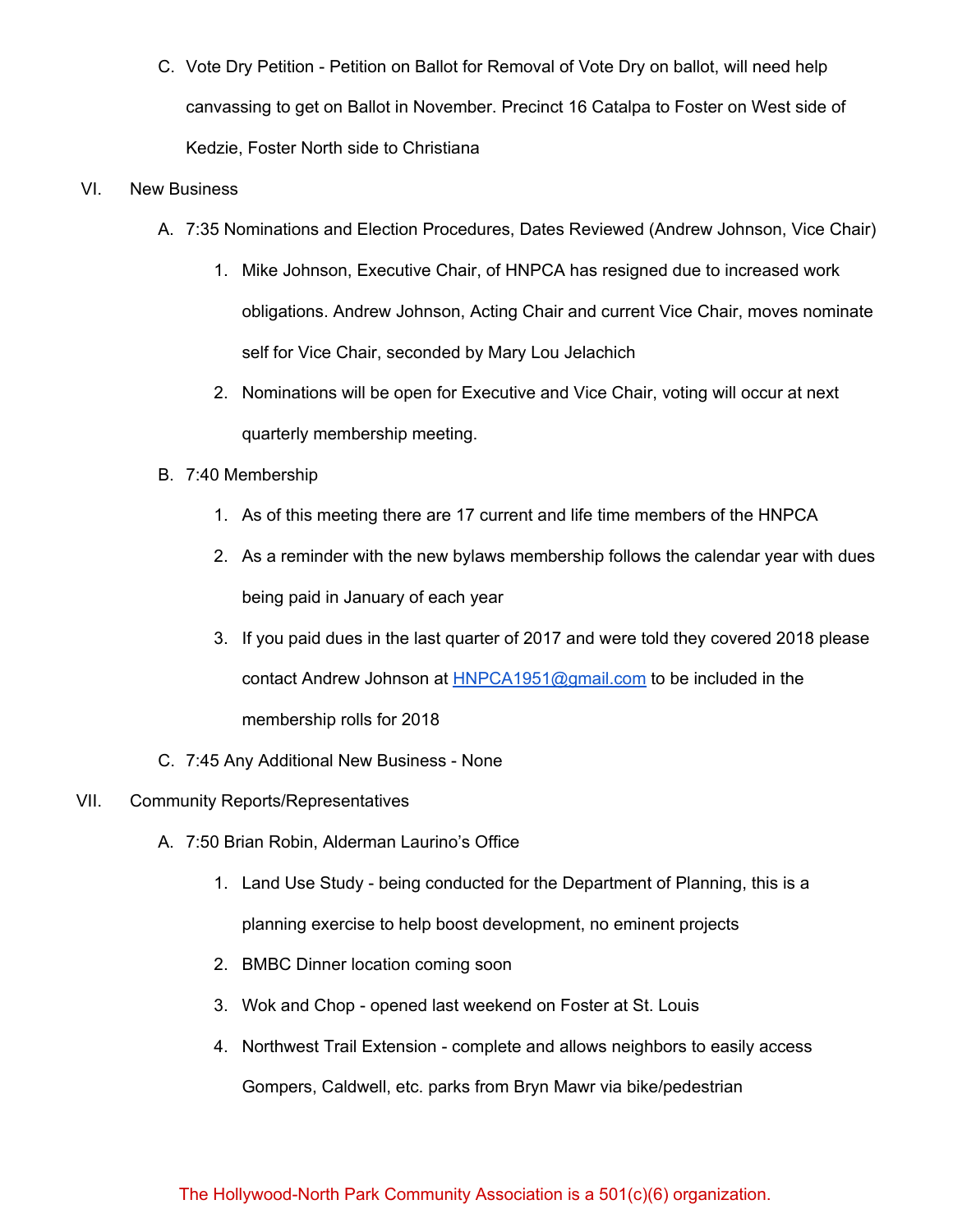- 5. Peterson Field of Dreams new astro turf field coming to Peterson Elementary, one million dollars committed to project, no current time table but hoping for summer installation. Will allow for greater use of field as drains will be going in as well.
- 6. Peterson Ave concrete work with ADA ramps at crosswalks starting. Then project will conclude with the resurfacing of Peterson from Lincoln to Cicero. Will begin in next 4 - 6 weeks pending weather.
- 7. Water Main Installations will continue on Bernard and Drake from Bryn Mawr to Ardmore. Will also include St. Louis if time allows
- 8. As a reminder report potholes to 311 if Alderman's office is not open otherwise contact the office. Areas receiving the most calls are the areas that are looked at for resurfacing.
- B. Commander Moss
	- 1. Welcome to Commander Moss to the 17th District
	- 2. Moss has 32 years experience including 9 years in Wrigleyville and 8 years as a Sergeant in the 11th district
	- 3. Crime update for area bordered Foster on South, Peterson on North, Pulaski in west and the river to the east there were 30 crimes reported. Majority of reports were property crimes, 2 aggravated assaults (one domestic violence and one neighbor dispute)
	- 4. Ongoing investigation into the stolen wheels from cars. Residents encouraged to purchase tire locks and to not keep keys to locks in the vehicle while parked. Perpetrators are using fireworks as a distraction in one area of the neighborhood while accomplices are stealing wheels and leaving cars on cinder blocks in another area of the neighborhood. Wheels are being pawned at tire shops in the vicinity